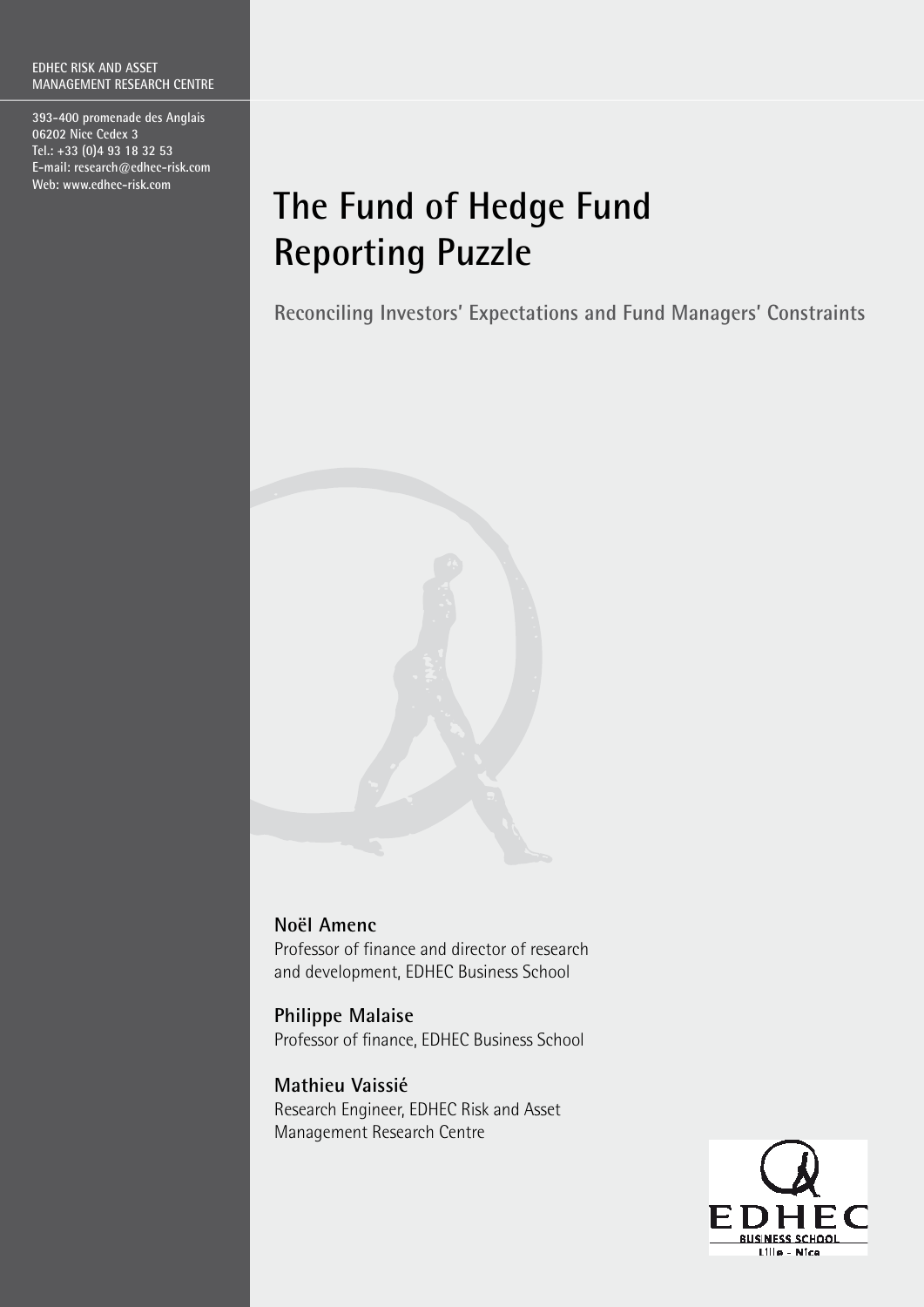## **Abstract**

The development of alternative investment has not yet been accompanied by a genuine consideration of the specific characteristics of the risks and returns of hedge funds with regard to the provision of information to investors. This inadequacy came to light in a study published by Edhec in 2003, a study that showed that a very large majority of European hedge fund managers were satisfied with a reporting method designed for investment in traditional asset classes. This method proposes a mean variance-structure that is inappropriate for the risk and return profiles of alternative investment and does not inform investors of extreme risk and risk factors affecting the different returns of the hedge fund strategies in which the funds of funds are invested. To address this issue, in 2004, EDHEC launched, an international consultation process for the implementation of a new framework for funds of hedge funds reporting. This consultation process was based on a series of recommendations proposed by EDHEC with regard to the academic state-of-the-art on risk measurement in the alternative universe. The findings of the survey, which brought together the opinions of 98 institutional investors and fund managers, allow a consensus to be established on the information required for the implementation of a relevant reporting method in the field of alternative investment. Despite somewhat conflicting goals, investors and fund managers, except for slight discrepancies, agree on what makes information relevant and on what information future reports should contain.

EDHEC is one of the top five business schools in France. Its reputation is built on the high quality of its faculty (110 professors and researchers from France and abroad) and the privileged relationship with professionals that the school has cultivated since its establishment in 1906. EDHEC Business School has decided to draw on its extensive knowledge of the professional environment and has therefore focused its research on themes that satisfy the needs of professionals.

EDHEC pursues an active research policy in the field of finance. The EDHEC Risk and Asset Management Research Centre carries out numerous research programmes in the areas of asset allocation and risk management in both the traditional and alternative investment universes.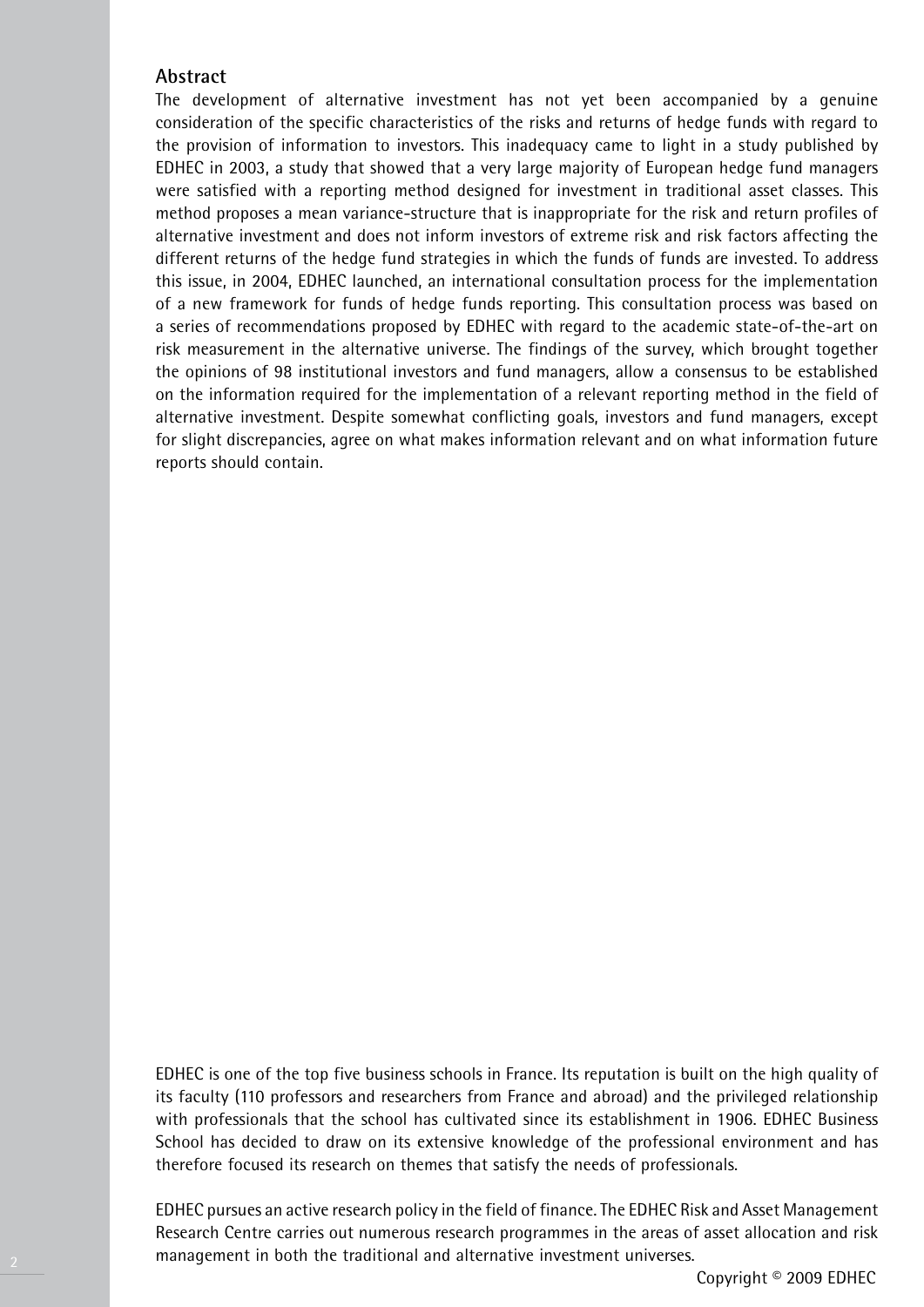## **1. Introduction**

Alternative investment has gone through two phases of development in the past fifty years. Initially, there was a long period of incubation, during which only a few wealthy private investors bought shares in hedge funds in a search for absolute performance. The burst of the Internet bubble then broadened the range of subscribers. Since all investors were looking for investments that were likely to improve the diversification of their portfolios, they naturally turned to hedge funds. The mass arrival of institutional investors and the diversification of the risk profiles of final investors allowed an in-depth examination of the management practices in the alternative universe to take place, highlighting risk control in particular. The initial work that aimed to rationalise and, above all, to standardise these management practices, was carried out under the impetus of the Investor Risk Committee (IRC), set up by the International Association of Financial Engineers.

This work is all the more important in that the risk-taking and control that should result from it form, essentially, the basis of alternative investment. Even the so-called non-directional alternative strategies, i.e. those that are not directly subject to market risk, are exposed to multiple risk factors such as volatility risk, credit risk, liquidity risk, etc. (cf. Amenc et al. (2003)). It is therefore true to say that correct assessment and rigorous monitoring of risks are requisite conditions for a hedge fund to function well. It is thus vital for investors to ensure that the funds in which they have invested or in which they wish to invest (again) have adequate control over the risks being run. However, in spite of this obvious fact, investors are rarely in a position to implement satisfactory risk monitoring and control. The main reason put forward relates to the low level of information generally provided by hedge funds. A study carried out recently by EDHEC involving 61 European multimanagers (cf. EDHEC (2003)) shows that, while 84% of the firms questioned include a volatility calculation in their monthly activity report (69% also include a Sharpe ratio, 22% a Sortino ratio and 20% a Valueat-Risk calculation), none provides a truly robust measure of the extreme risks, even though this is a measure that represents an element of information that is capital for all investors.

Besides, the inadequacies of the monthly activity reports published by funds of hedge funds (hereafter FoHF in the text) do not stop there. Numerous studies have posed the question of the relative performance of hedge funds compared to traditional asset classes. Many have concluded that there was conditional and unconditional outperformance from strategies, thereby feeding the myth of "absolute return strategies." On the basis of this observation, researchers and investors have tried to highlight the eventual persistence of hedge fund performance so as to justify the usefulness of stock picking. Paradoxically, the results obtained are largely favourable for the allocation and risk management process. While no study has been able to produce tangible proof with regard to the persistence of hedge fund performance beyond a six-month horizon, some have underlined the stability of the funds' risk profile (cf. Kat and Menexe (2003) or Mozes and Herzberg (2003)), thereby justifying the investors' transfer of interest from the alpha (i.e. absolute performance logic) to the beta (i.e. diversification logic) of alternative strategies. To adapt to this evolution, multimanagers have offered investors FoHF that are specialised by strategy and FoHF that provide particular diversification objectives. Unfortunately, the reporting from these FoHF has not met the new needs of investors. None of the respondents to the EDHEC survey (2003) provides, for example, the exposure of his funds to the principal risk factors. This is obviously in total contradiction with the fact that 95% of the FoHF consider that the quality of reporting and of risk control is the second most important criterion when they select a fund (with the most important criterion being the coherence and the quality of the explanations given by the managers on the subject of their investment strategy).

The objective of the international consultation process launched by EDHEC in 2004 is to contribute to the debate on the relevant information to transmit to investors who hold shares in FoHF. As such, it provides — in light of recent research - a recapitulative list of the figures that it would be desirable to include in the reports sent out to investors by the FoHF, in conformity with the recommendations of the IRC, and more particularly with those presented by the task force responsible for examining the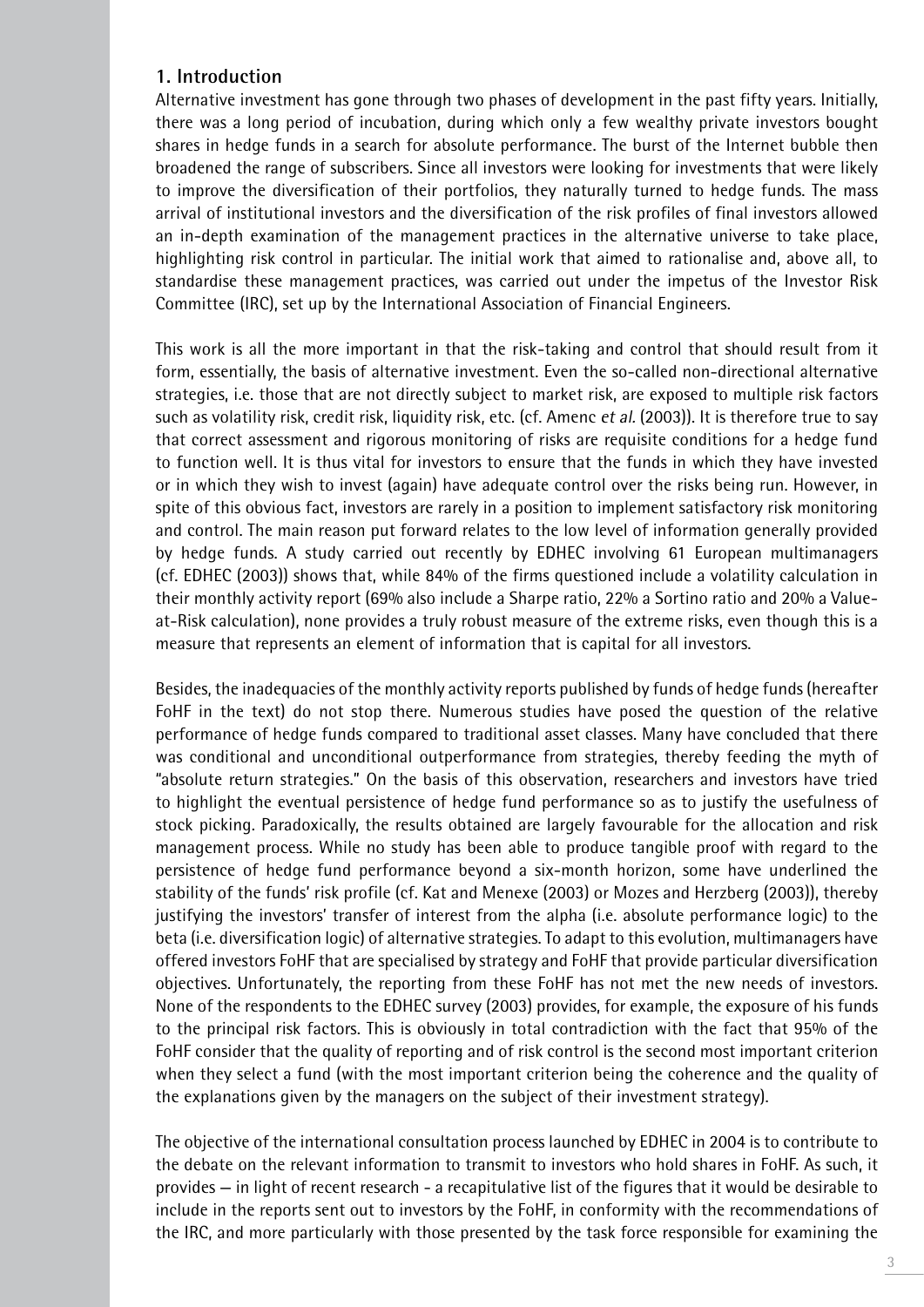specific problems posed by FoHF (cf. Minimum Transparency Requirements for Fund-of-Hedge Funds — IRC Meeting Findings Amsterdam, June 2002, Hedge Fund Disclosure for Institutional Investors, July 2001).

## **2. Methodology**

A discussion paper on fund of hedge fund reporting, which included EDHEC's recommendations, was addressed to major financial institutions and pure alternative players at the beginning of 2004. In order to receive detailed feedback on market participants' views on the importance and suitability of a multitude of risk and performance measures, we enclosed a questionnaire, asking them to rate a series of indicators from irrelevant to very important.

The study generated responses from 98 institutions in both the traditional and alternative worlds, representing a total volume of over 1.1 trillion USD in assets under management as of June 2004. As can be seen from Illustration 1, FoHF managers showed great interest in taking part in our consideration of the puzzling question of defining relevant information. As a matter of fact, 61% of our respondents were FoHF managers, and only 39% were investors. Information will definitely be a key success factor for FoHF in the future, which doubtless explains why FoHF managers wanted to participate in discussions about defining the content of FoHF reports. To avoid any bias in our definition of relevant information, we will differentiate between managers' and investors' answers when interesting points can be made. As regards the average size of respondents, the breakdown is well balanced, with 34% being small funds (i.e., under \$250m), 33% medium-sized funds (i.e. from \$250m to \$1bn) and 33% large funds (i.e., over \$1bn). On the other hand, the vast majority of respondents appear to be made up of experienced professionals, with 78% of them having at least 5 years of experience in the asset management industry. We should thus benefit from their awareness of the technical and theoretical challenges that the alternative industry is currently facing with regard to investor information.

To make sure that our analysis would not be biased due to the heterogeneity of the respondents, we further investigated the profile of both the investors and managers who took part in the study. Our sample appears to be relatively homogeneous in terms of both fund size and respondent experience. The FoHF managers primarily work for small- to medium-sized funds. Note, however, that despite the fact that large funds account only for 33% of the answers, they still represent the lion's share of assets under management. On the other hand, managers tend to be slightly more experienced than the average respondent, with 80% of them having 5 or more years of experience in the investment field. As with fund managers, the average size of investors is well balanced, except for a slight tilt towards medium-sized funds (i.e., 40% of investors). In terms of average experience, however, the investors tended to be significantly less experienced than the fund managers, with 37% of the investors having less than 5 years' experience in the industry, and only 11% having more than 15 years' experience (versus 20% for fund managers).

### **3. Key Findings**

The debate on FoHF reporting raises the question of investor information. As such, it is very much a part of the process of the institutionalisation of the alternative investment industry. What is the information that investors absolutely must possess in order to measure and manage satisfactority the risks to which they are exposed? The degree of transparency necessary to obtain this relevant information is the subject of considerable debate. On the one hand, there are those who, on the pretext of better investor protection, plead for the absolute transparency of hedge funds, and on the other hand, those for whom alternative investment, by its very nature, cannot accommodate any transparency. Our position is more nuanced.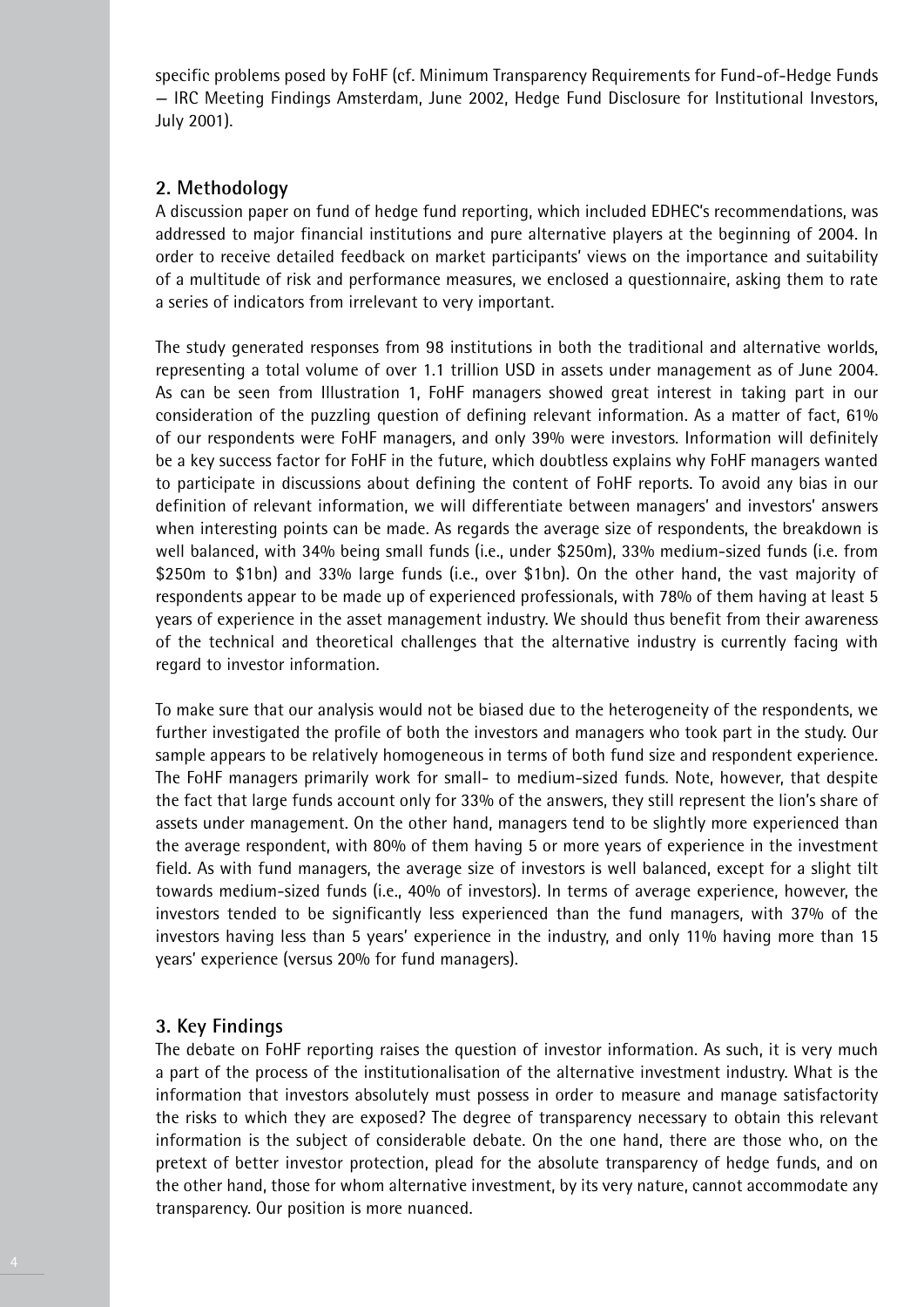To allow investors to measure and manage the risks to which they are exposed, it is essential for funds of hedge funds to communicate details on their returns by asset group, by management style, by sector, by country, or by any other criterion that is considered relevant with regard to the sources of return. That is not systematically the case today. In the interest of investors (i.e., for better risk management), but also in the interest of the funds of hedge funds themselves (i.e., to attract institutional investors), it is necessary for the latter to make a move towards greater transparency. As such, our contribution is to propose a pragmatic solution that allows final investors to be offered relevant information without simultaneously placing FoHF at risk. However, establishing and imposing a standard monthly report is not an easy task. It requires reconciliation of the often conflicting interests of market participants (i.e., fund managers and investors), and thus implies reaching a compromise between their specific needs and constraints. By so doing, one can hope that in the end they will all adhere to the project and abide by standard rules. For this reason, we decided to compare investor and manager perspectives on the sensitive issue of the content of FoHF reports. In other words, we asked for their definition of relevant information.

#### **3.1. Granularity and Frequency**

Before going into more detail, and covering the range of risk and performance indicators that should be included in the activity report disclosed to investors, the first question to answer concerns the frequency of publication and the granularity of the report. What is the best solution according to investors and fund managers: an exhaustive monthly report or a less detailed weekly report? Which provides a better fit in terms of the needs of investors and the capacity of managers?

In line with the findings of a previous study on European multimanagement investment practices (see EDHEC (2003)), a large majority of market participants, 67%, considers that the monthly activity report can account for most of the issues relating to the risk and return dimensions. Surprisingly, however, fund managers appear to be more demanding than investors in terms of publication frequency. While 30% of them doubt that monthly frequency is enough to monitor risk properly, only 21% of the investors think so. This result seems to contrast with what is usually said on the insatiable need for information of investors. One distinction must, however, be made among fund managers. Managers of small FoHF tend to be more inclined to publish more frequent data (29% and 13% of small and large fund managers respectively consider that monthly frequency is not enough), especially to account for issues like intra-month volatility or weekly drawdowns. The reluctance of large funds to publish results on a weekly basis is doubtless due to the operational limitations inherent to cumbersome structures.

However, the answers suggest that, while large structures tend to be less flexible, and as a result, generally plead in favour of monthly frequency, they tend at the same time to be more inclined than small structures to give detailed reports, with data aggregated at strategy or even fund level. This is certainly due to their desire to take advantage of their sophisticated IT systems in order to set high entry barriers, especially towards small- and medium-sized funds. Interestingly, it turns out that this corresponds precisely to the needs of investors. Indeed, most of them appear to be looking for detailed information rather than frequent information (i.e., 79% of investors want information at the fund level, 74% at the strategy group level and 63% at the strategy level). Some investors even ask for details on the position pricing policy of underlying funds. However, it is worth noting that most of them appear to be aware of the overkill effect that too much information represents. Collecting and processing large amounts of information is time consuming and implies huge costs for the fund (meaning lower net returns for investors), whereas the marginal utility for investors is relatively low since they do not have the time to analyse this flow of information. Fund managers place emphasis on information aggregated by strategy (90%) and to a lesser extent by strategy group (43%) and by fund (60%). After these, aggregation at asset-type level is considered the most useful by managers and investors (respectively 33% and 42%). However, as stressed by several participants, liquidity is an acute issue in the alternative arena; assets could thus be classified according to their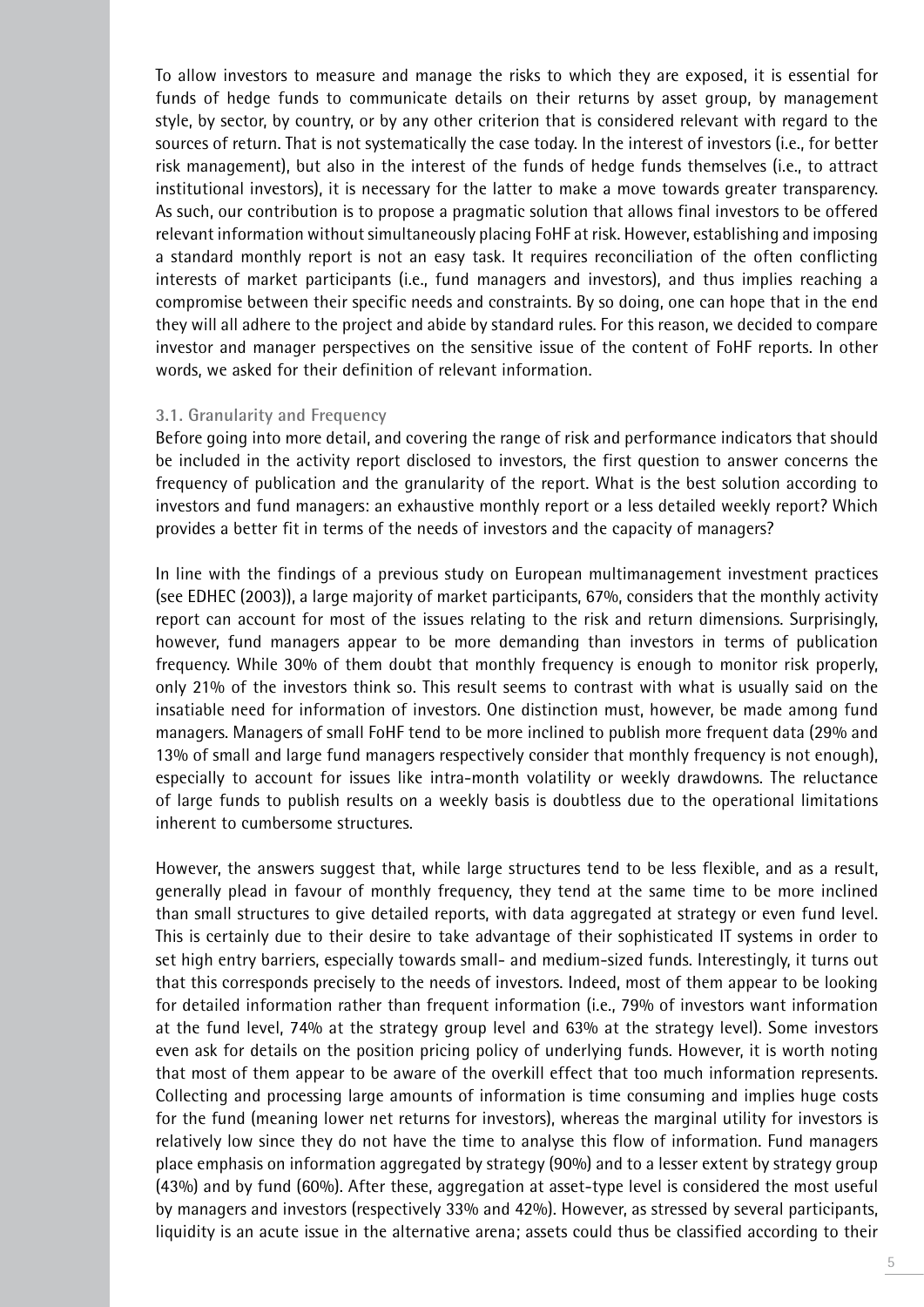level of liquidity within strategy groups or strategies (i.e., monthly, quarterly and annually). Finally, aggregation at the currency or regional level is regarded as interesting but not necessary.

> 100% 909 90% 80% 70% 60% 50% 40% 30% 20% 10%  $0%$ Strategy Currency Country Fund Гуре Strategy Group Dthei **Isset** All Respondents El FoHF Managers mulhvestors

Illustration 2: How should information ideally be aggregated in the monthly activity report?

As a conclusion, most investors and managers ask for monthly frequency and reports that include three principal levels of aggregation, namely strategy group, strategy and fund. Many of them also agree on the fact that detailed information should not be given for every single fund in the portfolio. We thus suggest fitting the degree of granularity of the information to the aggregation level. In other words, we propose to increase the quantity of information at higher aggregation levels (e.g., strategy group), and decrease it at lower aggregation levels (e.g., fund). We argue on the other hand that a breakdown by asset type and level of liquidity should be given at the strategy group level.

#### **3.2. Return Analysis**

As expected, 100% of investors and fund managers consider that monthly return figures should be included in FoHF reports. More surprising, however, is the lower level of interest of investors and, to a lesser extent, fund managers, in annual figures (76% on average consider monthly figures very important versus 51% for annual figures). This is all the more surprising in that investors and fund managers are often forced to have up to annual investment horizons.<sup>1</sup> Indeed, due to both the significant illiquidity caused by long lock-up and redemption periods and also funds' illiquid underlying positions, it is technically difficult to allow for monthly or even quarterly entry and exit. It is thus inconsistent and even dangerous for investors and fund managers to focus on short-term performance, because it forces fund managers to maximize their short-term performance, and it is well known that short-sighted investment strategies rarely serve investors' long-term interests. The same conclusion can be drawn at the strategy and fund levels, with 31% of respondents rating monthly returns as very important, compared to 20% for annual returns.

Nevertheless, it is worth noting that investors and fund managers, although they are more inclined to receive monthly rather than annual figures, appear in practice to be reluctant to forgo detailed information on underlying fund performance. As a result, only 20% of them think that monthly returns should not be disclosed at fund and strategy levels.

On the other hand, results indicate that 72% of the respondents consider that relative returns should be disclosed in monthly activity reports. However, this consensus masks the fact that investors

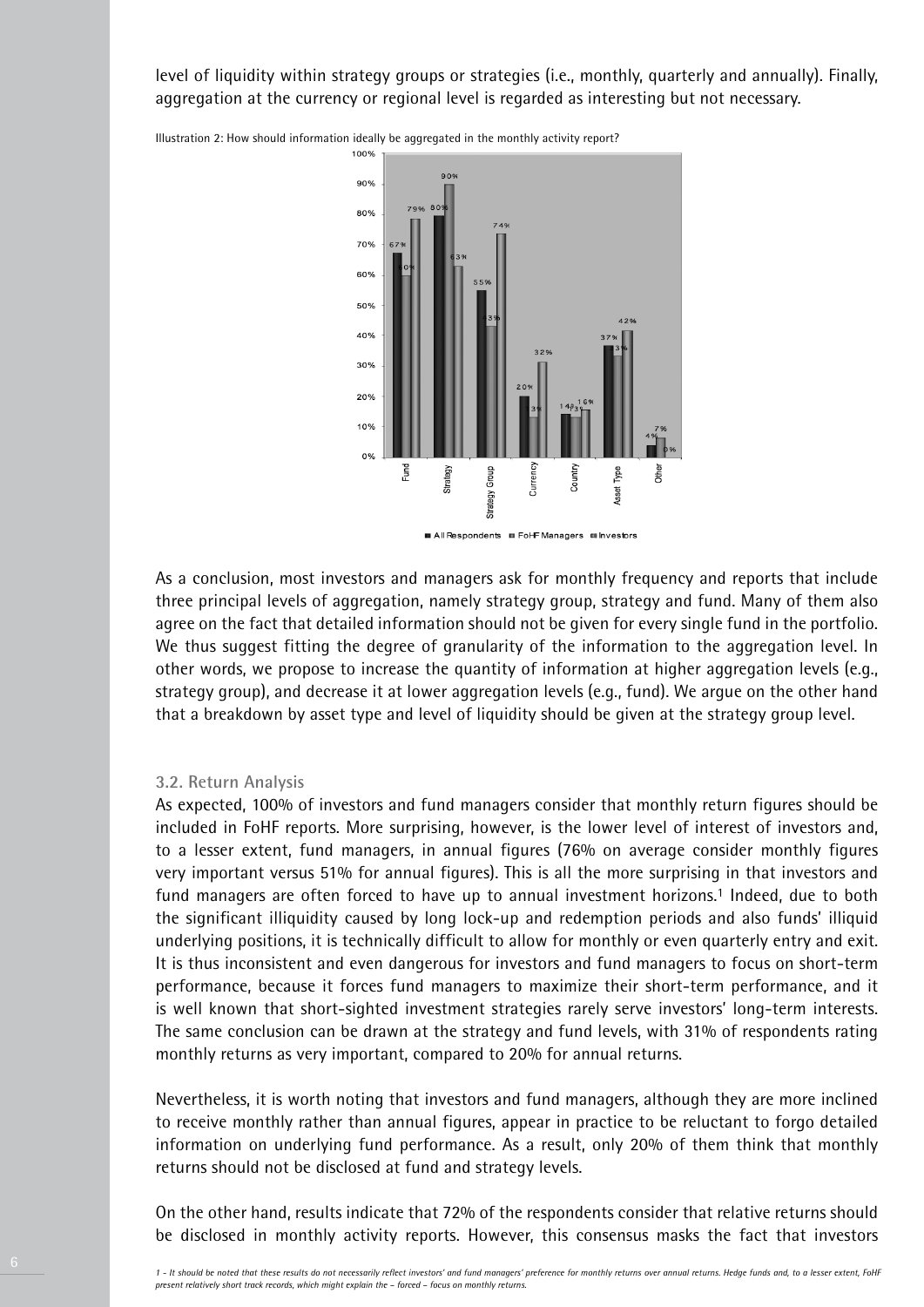are more interested in absolute performance than fund managers. While only 58% of investors are interested in receiving the cumulative performance of a fund relative to a benchmark, 80% of managers consider that it is important to very important information. This raises an important issue. Hedge funds have historically been associated with the absolute return paradigm, but this is not consistent with the very nature of hedge funds. Hedge fund returns, like traditional investment vehicle returns, are influenced by beta and alpha drivers. Beta drivers correspond to the fair reward for exposures to risk factors, and alpha drivers to the talent of the manager. There is, however, a significant difference between traditional and alternative investment vehicles. While the former generally follow buy-and-hold strategies, the latter implement dynamic strategies. As a result, hedge fund beta drivers are made up of two distinct components, i.e., static and dynamic beta drivers. It thus makes sense to calculate the relative returns of hedge fund strategies, provided that particular attention has been paid to the choice of benchmark. It has been widely argued in the literature that the risk-free rate or equity or bond indices are not well suited for hedge fund strategies (cf. Amenc et al. (2003)). Investors and fund managers must use benchmarks that include the specific characteristics of hedge funds. Hedge fund indices are thus natural candidates to serve as pseudo risk factors. Due to the varying quality of the indices available on the market, we suggest using the index of indices series published by EDHEC.

Again, investors and fund managers agree on the need to integrate indicators such as percentage of positive and negative returns (respectively percentage of up/down months in up/down markets) in the monthly activity report (82% and 89% of respondents, respectively, think of this as important to very important information).



Illustration 3: How important, in your opinion, are relative returns?

■ Irrelevant ■ Not Important ■ Important ■ Very Important ■ No Answer

#### **3.3. Risk Analysis**

One of the central assumptions of modern portfolio theory is that agents are risk averse. This is confirmed by the fact that 100% of respondents consider that risk measures such as volatility are important to very important. Similarly, as highlighted in many empirical studies, investors are particularly averse to loss. It is thus not surprising to find that 94% of respondents think that it is important to very important to look at indicators such as the maximum drawdown or uninterrupted loss. Not surprisingly, investors seem to be more concerned by losses than fund managers, as is illustrated by the fact that 74% of investors, compared to 57% of managers, think that it is very important to include these indicators in the monthly report.

Hedge funds tend to take advantage of the leverage effect and often invest in illiquid markets with high default risk. As a result, extreme risks are of major concern in the alternative arena. This is well illustrated by the fact that 84% of respondents think that it is important to very important to look at the third and fourth order moments of return distributions (i.e., skewness and kurtosis). However, as many as 14% of respondents continue to neglect the fat tail effect, and consider that the analysis of gross and net leverage is not important or even irrelevant (30% for managers versus 11% for investors). Surprisingly, the Jarque-Bera statistics (see Bera and Jarque (1981)), which aim to assess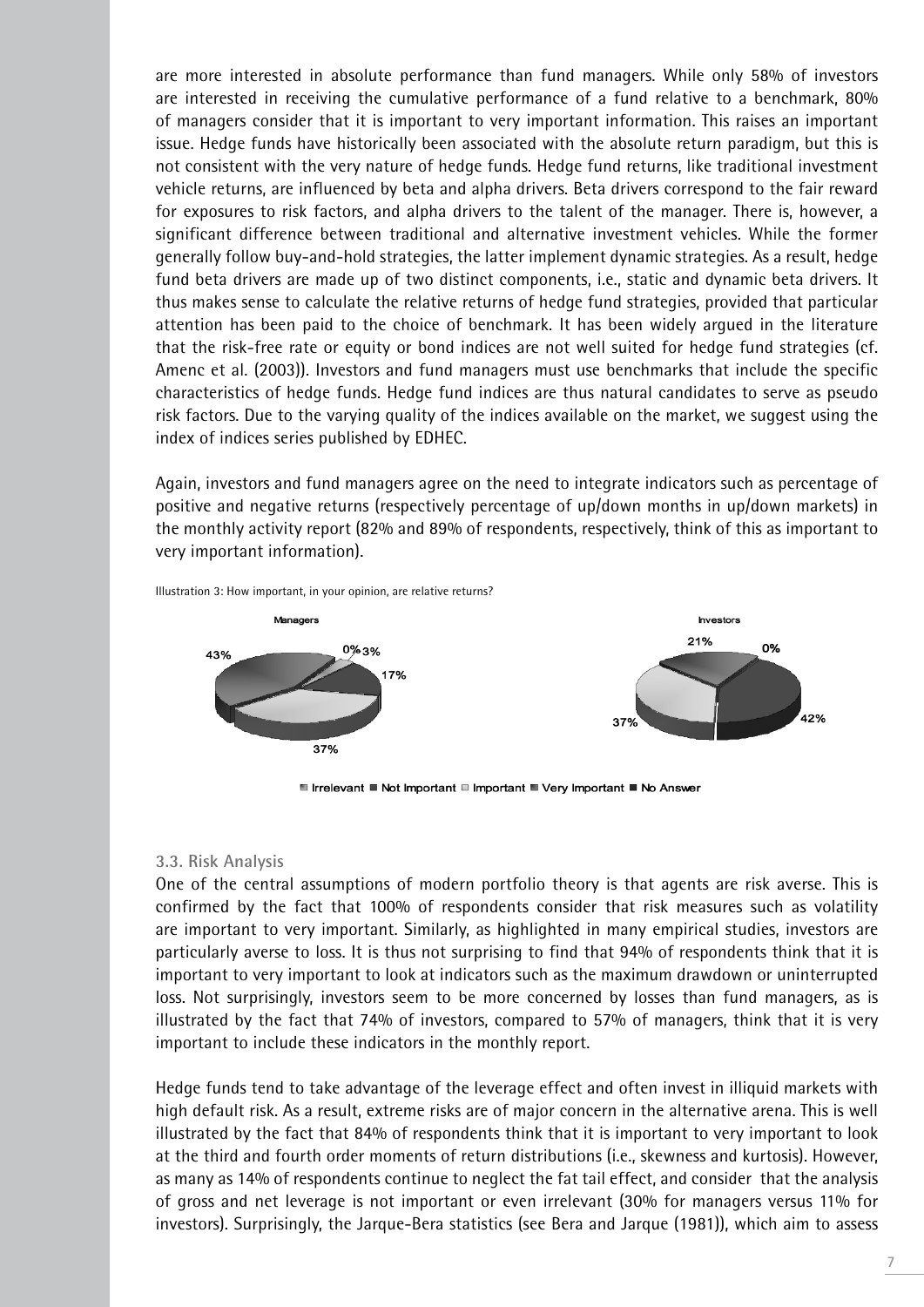the joint effect of third and fourth order moments on the normality of the return distribution, are not important or even irrelevant for 57% of the respondents (52% for investors and 60% for managers). Again, investors seem much more sensitive to extreme risks, and as a result, much more demanding with regard to the information disclosed on this issue in the monthly report. Notwithstanding the fact that 76% of the respondents consider that liquidity ratios provide important to very important information, only 17% of fund managers think of it as very important information, as opposed to 58% of investors. In the same vein, while 32% of investors consider stress tests to be very important, only 23% of fund managers think so (on average, however, 80% of respondents think of it as important to very important). Results are similar when it comes to Value-at-Risk (VaR) measures: 42% (respectively 11%, 16% and 26%) of investors think that it is very important to have a Style VaR (respectively Cornish Fisher, Incremental or Component VaR, Beyond VaR) while only 3% (respectively 0%, 0%, 3%) of fund managers think so. More worryingly, 18% (16%, 39% 49%, 51%, 43%, respectively), consider that it is not important or even irrelevant to insert liquidity ratio (stress test, Style VaR, Cornish Fisher, Incremental or Component VaR, and Beyond VaR) indicators in the report.

As a conclusion, even if investors seem to be more concerned by risk than fund managers, there is a broad consensus on the fact that the whole spectrum of risk dimensions should be covered in monthly reports, ranging from normal risks (e.g., volatility) to extreme risks (e.g., VaR measures) and loss risks (e.g., minimum monthly return, maximum drawdown, uninterrupted loss).



Illustration 4: How important, in your opinion, are the following extreme risk indicators?

**■ Irrelevant ■ Not Important ■ Important ■ Very Important ■ No Answer** 

#### **3.4. Risk-Adjusted Return Analysis**

Return and risk are two sides of the same coin. They must thus be examined in parallel. For this purpose, a range of risk-adjusted performance indicators has been proposed to investors and fund managers. In line with the findings in EDHEC (2003), both investors and fund managers generally use ratios that are inherited from the traditional world. The Sharpe ratio and the Sortino ratio are regarded as important to very important by 78% and 74% of respondents respectively. Even though it has been widely argued that these traditional performance measures fail to account for the specific risk characteristics of hedge funds, only 22% think that these ratios provide unimportant or irrelevant information. The Omega ratio (see Keating and Shadwick (2002)), however, which has recently been introduced to make up for the failure of traditional performance measures to account for the third and fourth order moments of hedge fund return distributions (skewness and kurtosis), is rated as important to very important by only 53% of the respondents. In line with the results obtained regarding extreme risk measures, investors seem to be more interested in this ratio than managers. While 32% of the investors think that it is very important, only 16% of the fund managers feel the same. This suggests that hedge funds' asymmetric remuneration contracts (management +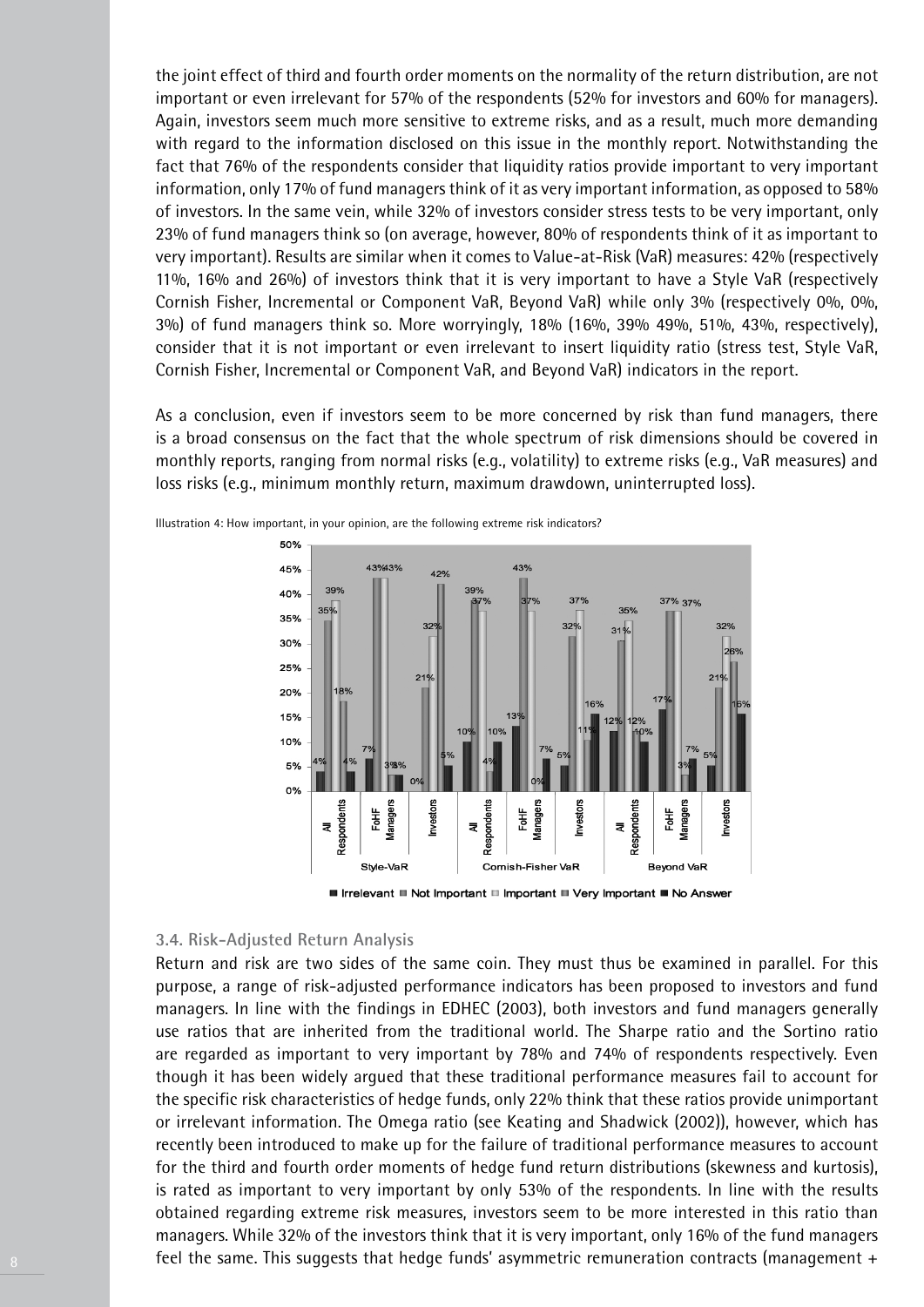incentive fees) fail to align investors' and fund managers' interests properly. Investors turn out to be much more concerned by extreme losses than fund managers. To address this issue, we suggest including indicators that take investors' pronounced aversion to extreme risks into account in the monthly activity report.

As a conclusion, monthly reports should include risk-adjusted performance measures with the definition of risk covering the aforementioned dimensions of risk (normal risk, extreme risks, etc.). Risk-adjusted performance indicators should span traditional (e.g., Sharpe ratio) and alternative ratios (e.g., Omega ratio) so that investors can be provided with information that they are familiar with and also ratios that are robust for the specific features of hedge fund strategies. We suggest that detailed information be given at the strategy group and strategy levels. We consider that the results of the performance attribution process should also be included in the report at the strategy group and strategy levels.



Illustration 5: How important, in your opinion, are the following risk-adjusted performance indicators?

Once one is informed of the risk-adjusted performance of an investment, it may be interesting to go one step further and try to understand where the added value comes from. This is precisely the objective of the performance attribution process. Information provided by the attribution process is essential for both investors and fund managers. It helps the former to better understand the performance of their investment and helps the latter to manage the investment process better. It is therefore not surprising to see that performance attribution is important to very important for 96% of the respondents, but particularly for investors, with 68% considering performance attribution very important, while only 43% of managers think the same.

#### **3.5. Beta and Correlation Analysis**

Hedge fund strategies are increasingly used by investors to improve their diversification. In other words, investors try to include hedge funds in traditional portfolios to benefit from the diversification potential offered by alternative betas (due to non-linear – see Fung and Hsieh (1997), Edwards and Caglayan (2001) or Agarwal and Naik (2004) - and dynamic exposure to risk factors – Brealey and Kaplanis (2001) or Lo (2001)). In order to manage their diversification strategy efficiently, it is essential for investors to be able to monitor the evolution of the FoHF exposures to the different hedge fund strategies. It is thus not surprising to see that static and dynamic style analysis (see Sharpe (1992)) are considered to be important to very important by 74% of the respondents. Predictably, investors show more interest in finding such information in the report than fund managers (37% think that it is very important versus 20% for managers). This is in turn illustrated by the fact that 24% of fund  $_{\tiny{Q}}$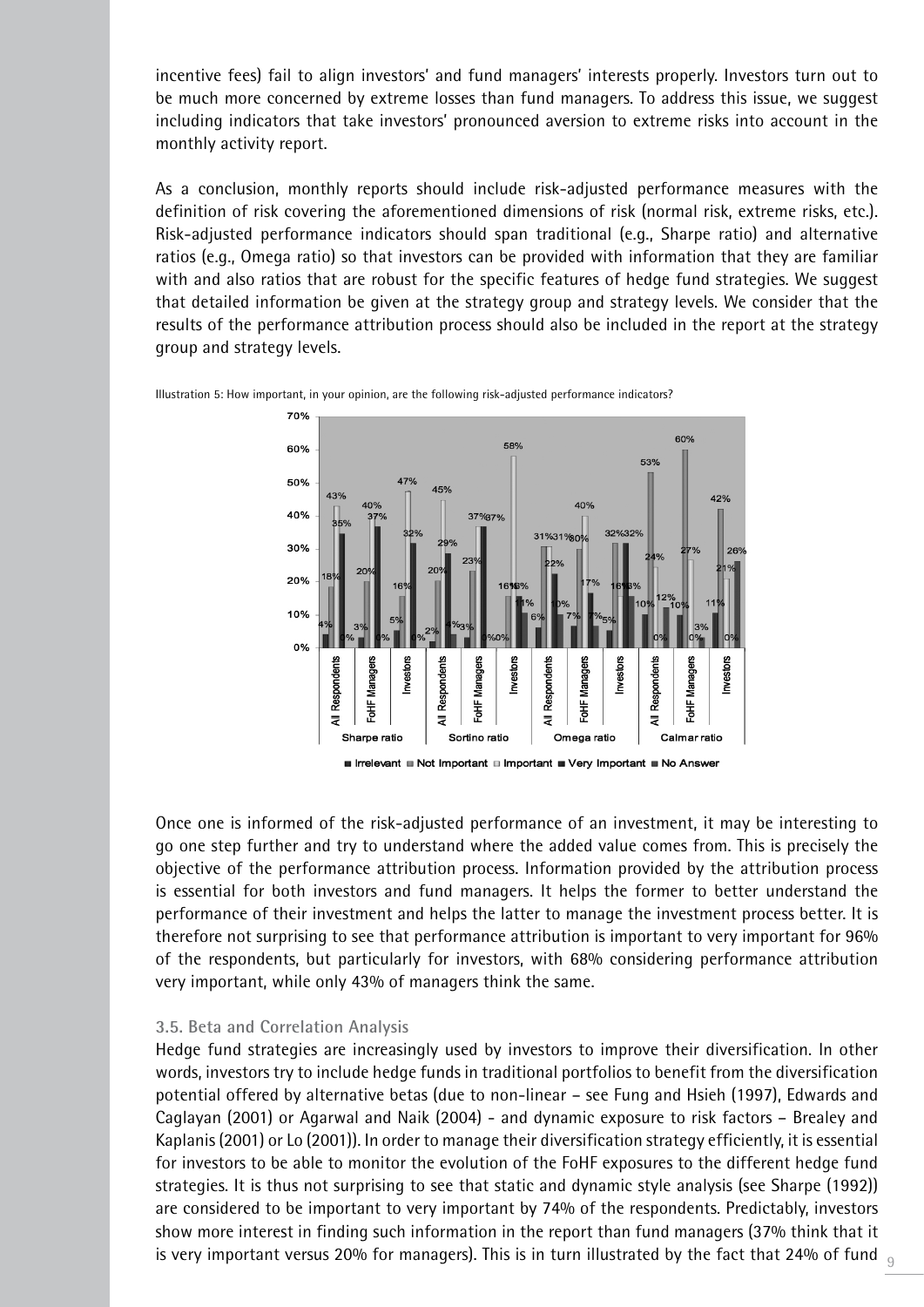managers think that it is not important or irrelevant (only 11% of investors think so). We note that style analysis is extremely useful, since it enables investors to ensure that fund managers are doing what they are supposed to do. As stressed in DiBartolomeo and Witkowski (1997), "the easiest way to win a contest for the largest tomato is to paint a cantaloupe red and hope the judges do not notice". We strongly believe that investors should be able to distinguish tomatoes from cantaloupes thanks to the monthly activity report.

Hedge fund strategies are generally represented by hedge fund indices and exposures computed through Sharpe's style analysis model (see Lhabitant (2001)). One may, however, want to go one step further and handle true risk factors (volatility, liquidity, credit risk, etc.) rather than pseudo risk factors like hedge fund indices. This is the case for 85% of the investors but only 56% of fund managers, who think that factor analysis is important to very important (37% of fund managers consider that it is not important or irrelevant, compared to 0% for investors!). Finally, 84% of respondents think that it is important to very important to give a detailed analysis of unconditional and conditional correlations with traditional indices (equity and bond indices). Similarly, it is very important for 47% of investors but for only 33% of fund managers. Even more strikingly, 58% of investors think that it is very important to obtain a detailed analysis of unconditional and conditional correlations with risk factors, versus only 20% for fund managers. Such an analysis is considered not important to irrelevant by only 5% of investors, but 22% of fund managers.

Again, large funds seem to want to take advantage of their IT systems by including a wide variety of risk-adjusted performance indicators.

Hedge fund strategies are increasingly used for their diversification properties. Unfortunately, this cannot be done optimally with black boxes. Investors need to check their portfolio diversification, and must as a result be able to monitor the FoHF risk profile on a regular basis. For this reason, we argue that monthly activity reports should include in-depth style and factor analysis, both static and dynamic, at the FoHF level. It would also be interesting to include a factor analysis at strategy group and strategy levels, to perform the risk attribution process<sup>2</sup> in parallel with the performance attribution process.



Illustration 6: How important, in your opinion, are style and factor analysis?

**■ Irrelevant ■ Not Important ■ Important ■ Very Important ■ No Answer**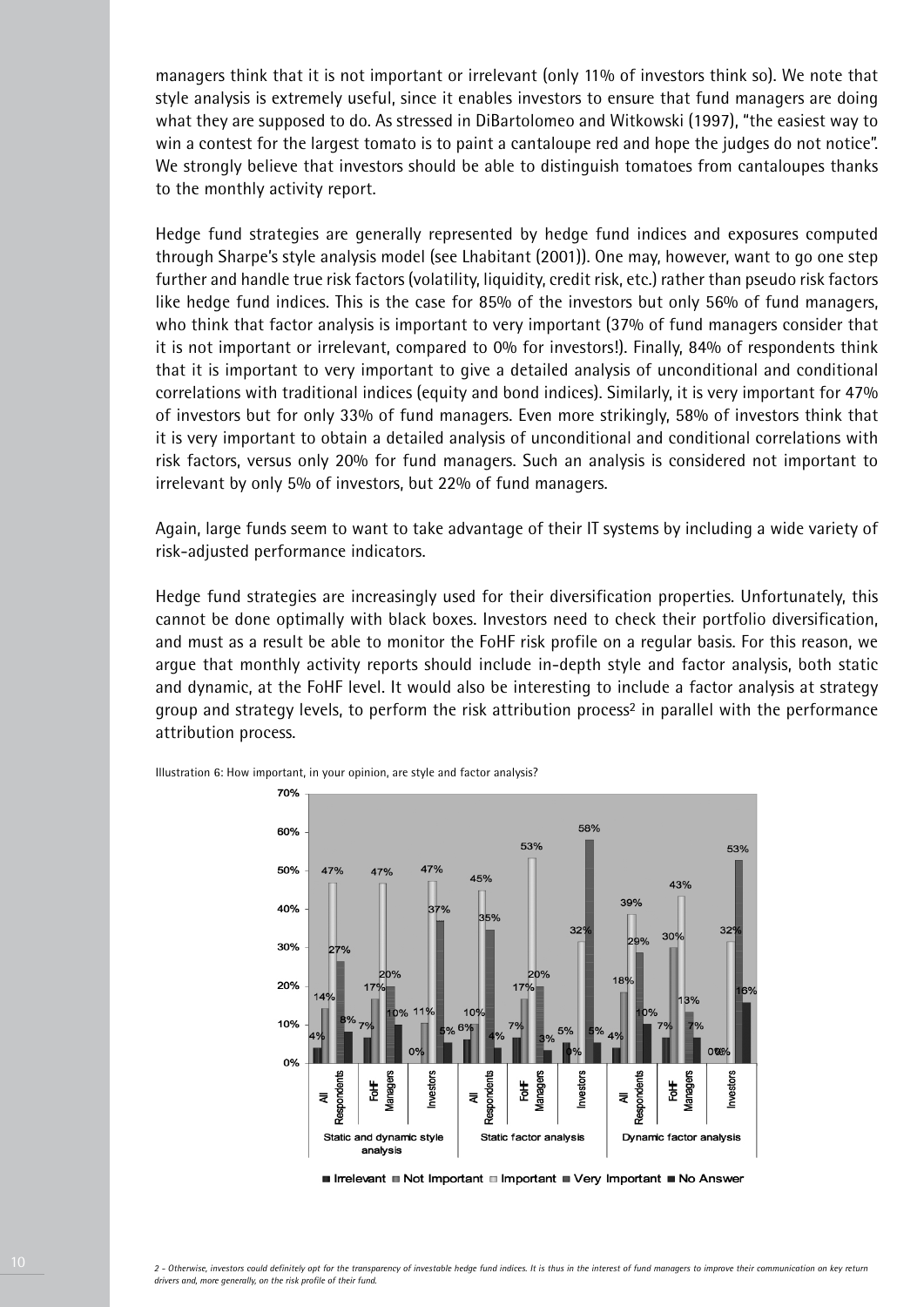## **4. Conclusion**

Information is a crucial issue for the future development of the alternative industry. Until recently, only accredited investors<sup>3</sup> had been allowed to invest in hedge funds. Now, however, the range of potential investors has widened considerably. It is thus high time for a better definition of the level of information that investors should be provided on a regular basis. We strongly believe that activity reports should be seen by fund managers not as a constraint but as a privileged means of communication with investors.

Activity reports should first inform investors about the levels of risk (i.e. normal, extreme and risk of loss) and performance of the FoHF. To this end, a series of risk and return measures with corresponding risk-adjusted performance indicators should be disclosed to measure the returns per unit of risk (volatility, VaR, drawdown, etc.) that the fund generated. FoHF reports should also offer more insight into the way the fund is managed. Investors should, for example, be informed of the effective style mix of the fund through style analysis. In the same vein, factor analysis should be provided to inform investors about sources of risk. Performance attribution, finally, could inform investors about sources of value-added.

As mentioned previously, there is a significant risk of data overkill. We argue that only those investors who really need complete information should be provided detailed analysis at all levels of aggregation. For the others, we suggest adapting the degree of detail to the level of aggregation. Detailed information should be available at strategy group and strategy levels, but only basic information on performance and risk should be disclosed for every single fund in the portfolio.

Alongside the think-tank that we set up on the standardisation of the content of FoHFs' monthly activity reports, numerous actors from the hedge fund industry are working on standards for hedge fund position pricing methods (notably for exotic derivative instruments and non-quoted assets). May all this work allow multimanagers to improve their reporting (only 13% of European multimanagers today affirm that their reporting is certified by a third party) and thereby help final investors to obtain reliable and relevant data on FoHF, so that they can approach alternatives strategies as confidently as they approach the so-called traditional asset classes (stocks, bonds, etc.).